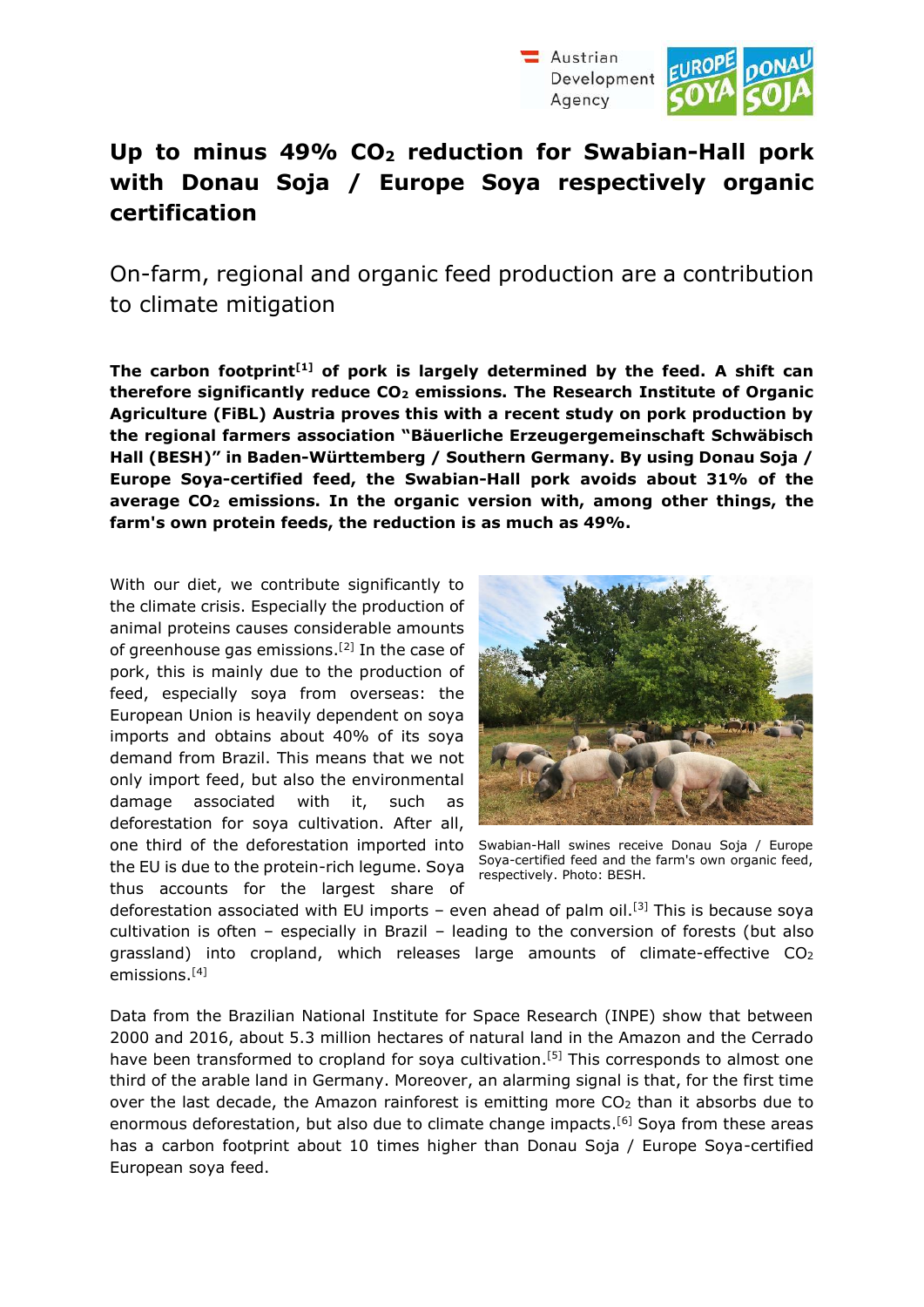# **Study proves CO2 reduction in pork production**

A recent study by FiBL Austria shows that regionally produced soya feed can significantly reduce greenhouse gas emissions (see figure). Swabian-Hall pork with Donau Soja / Europe Soya feed causes 3.3 kg CO2 per kg pork (live weight). A comparable production for Southern Germany with soya from overseas (50% USA, 50% Brazil) causes 4.7 kg CO<sup>2</sup> per kg meat. Swabian-Hall pork therefore leads to a reduction of 1.4 kg CO<sub>2</sub> per kg of pork, or  $31\%$  of CO<sub>2</sub> emissions. In the case of organic Swabian-Hall pork, emissions can even be reduced by a further 0.9 kg of  $CO<sub>2</sub>$  per kg of meat to almost half, or minus 49% of the emissions of average production (see figure).



*Figure: Global warming potential of 1 kg pork (live weight pig at farm gate) - comparison of conventionally or organically produced Swabian-Hall pork versus a typical production for Southern Germany with an average soya mix from overseas (50:50 USA and Brazil). Further processing steps after the pig fattening farm are not taken into account in this illustration.* 

In addition to the farm's self-produced and regionally sourced protein feeds, the lower barn emissions resulting from a higher use of solid manure are also decisive.

Another climate benefit of using regionally produced animal feeds comes from transport. Although the share of feed transport emissions by ship, train or lorry in the carbon footprint assessment is comparatively low, these emissions could be halved with the Donau Soja / Europe Soya-certified pork version and even largely avoided with the organic version. This is also confirmed by the further production steps up to the point of sale.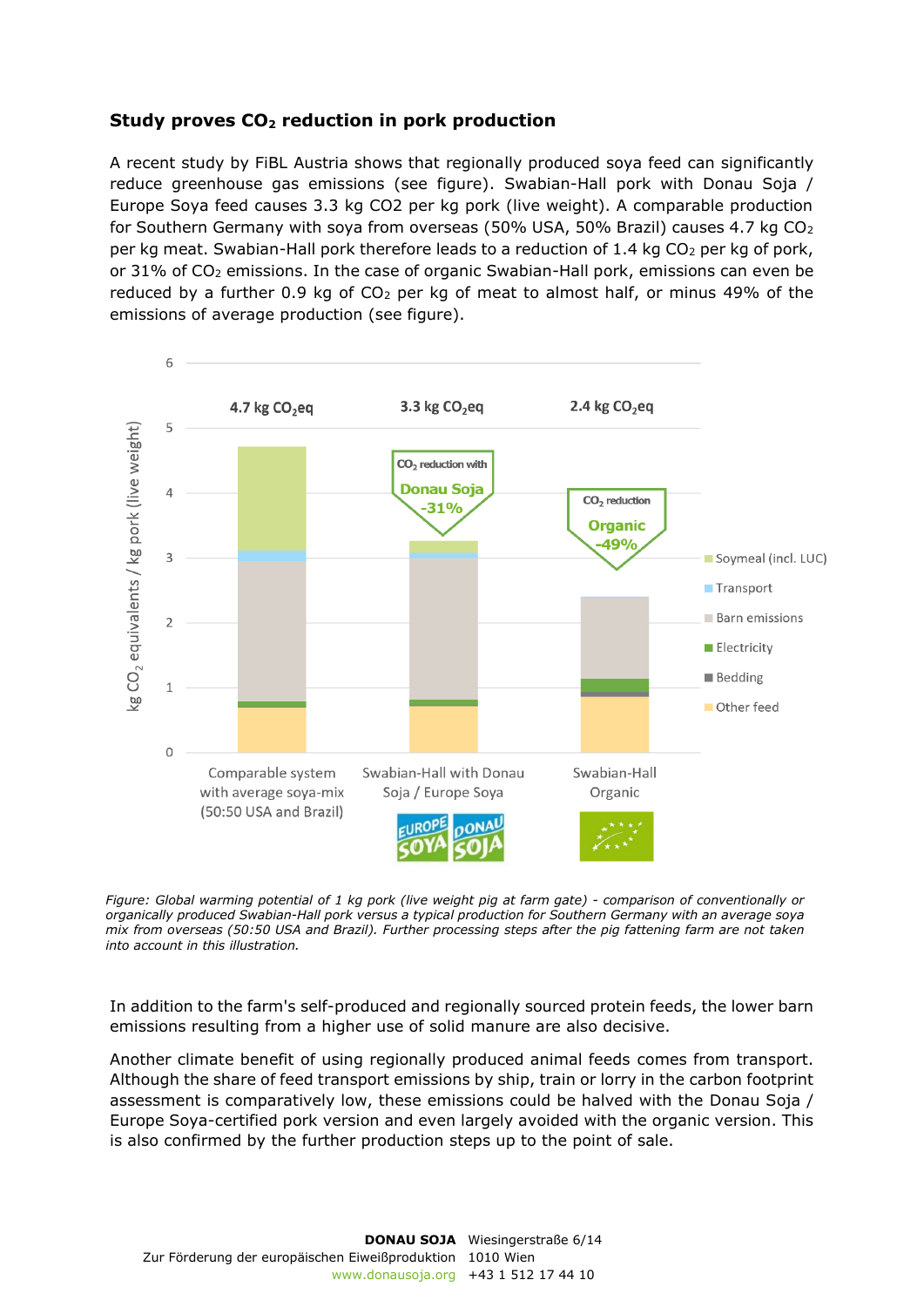## **Why a Swabian-Hall swine is something special**

In 2019, soybean imports into the EU amounted to almost 40 million tonnes, mainly from overseas. About 12 million hectares are needed to meet this demand. According to the Sustainable Trade Initiative (IDH), only 25% of the EU's soya demand comes from certified deforestation-free production.[7] The regional farmers association "Bäuerliche Erzeugergemeinschaft Schwäbisch Hall" is a pioneer and relies on regional and deforestation-free feed: Swabian-Hall swines eat regional feed such as barley, wheat and grain maize, and the critical soya meal comes from regional or European production. Since 2016, Swabian-Hall swines have been fed mainly Donau Soja / Europe Soya-certified feed as protein feed. The organic Swabian-Hall swines eat the farm's own/regional feed such as barley, triticale, peas, wheat and soya beans or soya cake instead of soya meal.



Soya field in the vicinity of Vienna Photo: Mirjam Lichtenberger, Donau Soja



The quality labels Europe Soya / Donau Soja stand for quality- and origincontrolled soya feed.

The quality labels Donau Soja / Europe Soya guarantee non-GM, sustainably produced soya of European origin. Donau Soja / Europe Soyacertified supply chains protect valuable ecosystems: Soya is only cultivated on land that was dedicated for agricultural use not later than 1 January 2008. By relying on Donau Soja / Europe Soya, the Swabian-Hall pork programme actively contributes to the preservation of forests and other valuable ecosystems and thus to climate mitigation.